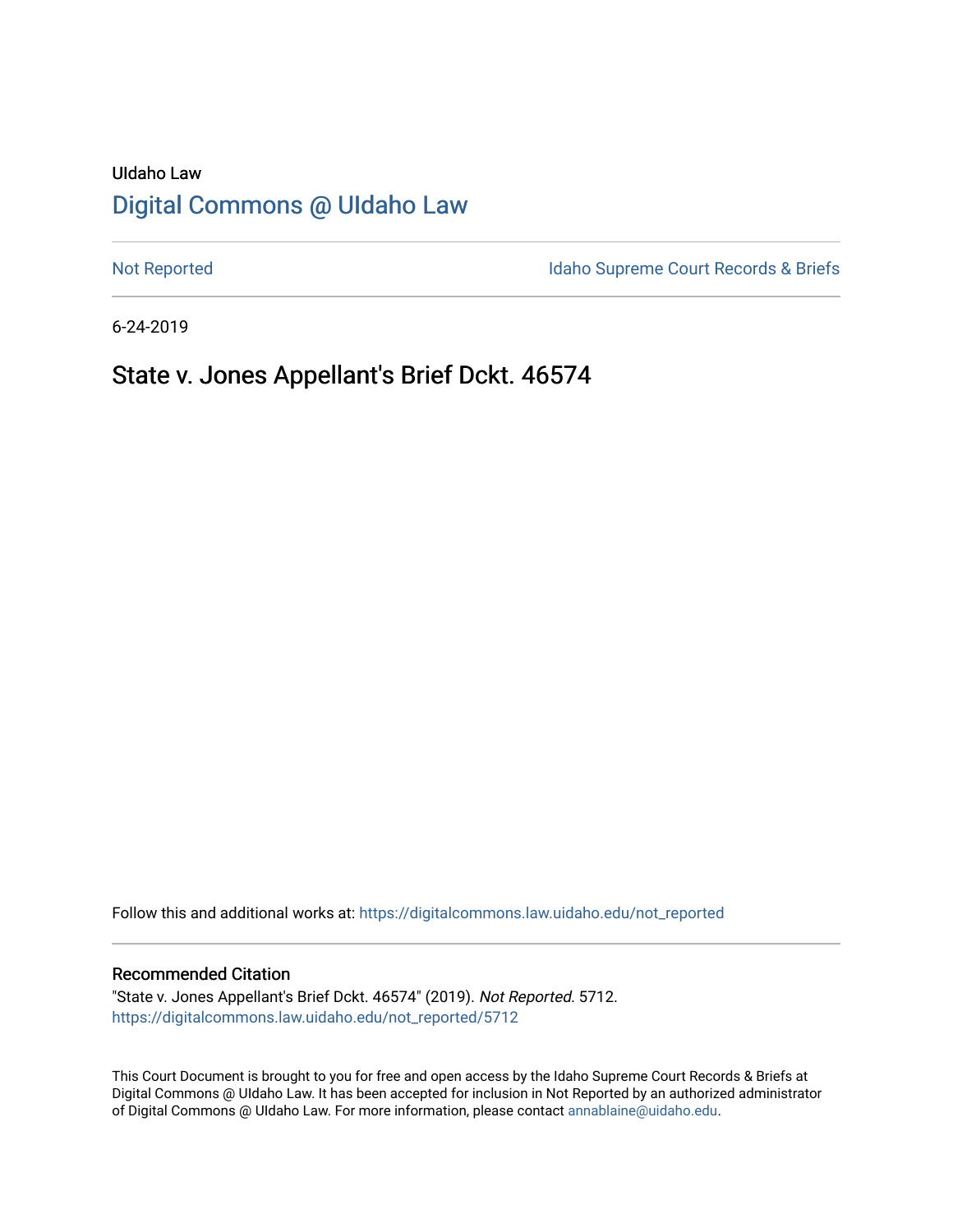Electronically Filed 6/24/2019 11 :36 AM Idaho Supreme Court Karel Lehrman, Clerk of the Court By: Brad Thies, Deputy Clerk

ERIC D. FREDERICKSEN State Appellate Public Defender I.S.B. #6555

BEN P. MCGREEVY Deputy State Appellate Public Defender **I.S.B.** #8712 322 E. Front Street, Suite 570 Boise, Idaho 83702 Phone: (208) 334-2712 Fax: (208) 334-2985 E-mail: documents@sapd.state.id. us

## IN THE SUPREME COURT OF THE STATE OF IDAHO

| STATE OF IDAHO,       |                                        |
|-----------------------|----------------------------------------|
| Plaintiff-Respondent, | NO. 46574-2018                         |
| v.                    | <b>MADISON COUNTY NO. CR-2012-2108</b> |
| LESTER LAURAL JONES,  |                                        |
| Defendant-Appellant.  | <b>APPELLANT'S BRIEF</b>               |

# STATEMENT OF THE CASE

Nature of the Case

Lester Laural Jones appeals from the district court's order denying his Idaho Criminal Rule 35(a) motion to correct an illegal sentence. Mindful of the applicable authorities, Mr. Jones asserts the district court erred when it denied his Rule 35(a) motion.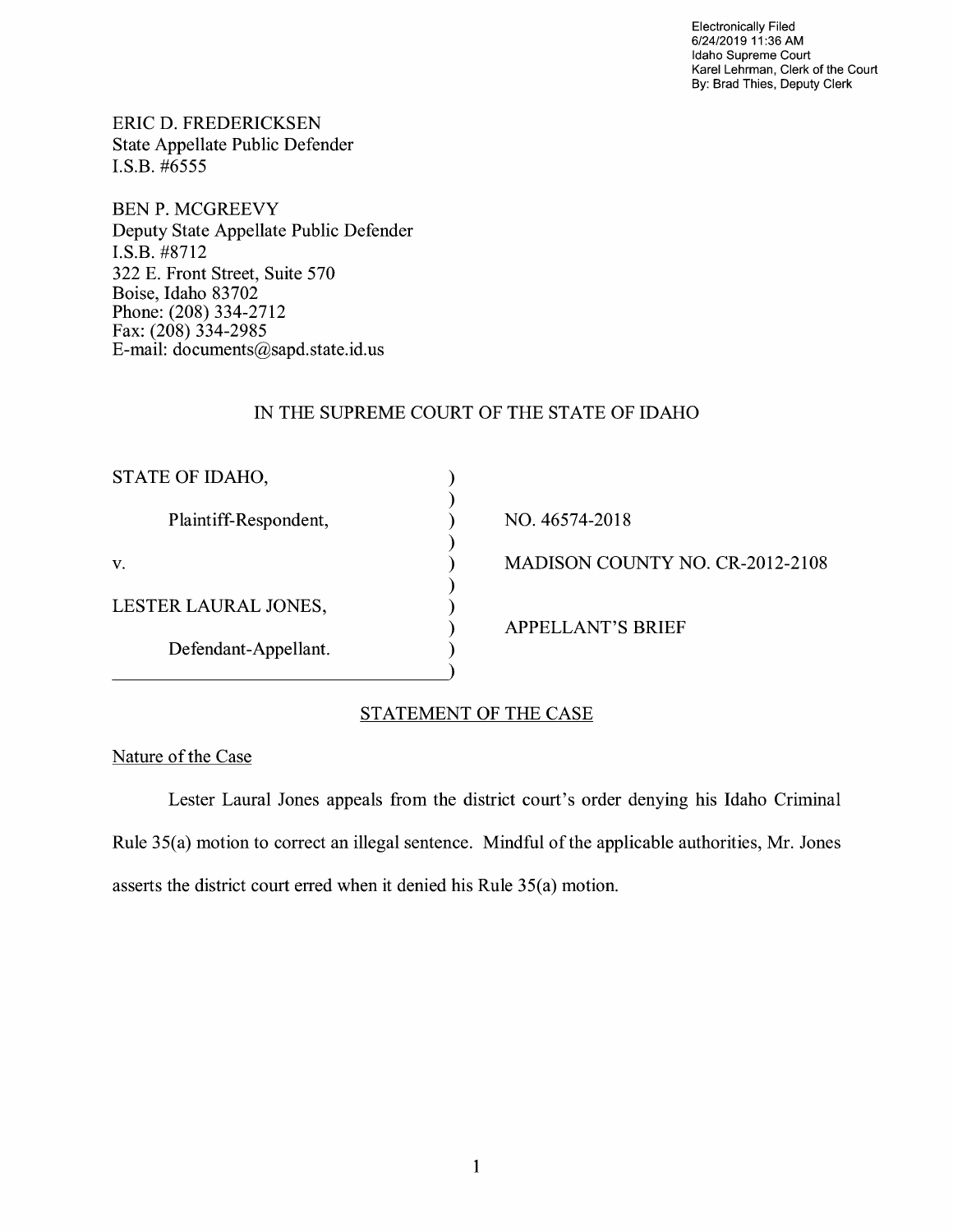### Statement of the Facts and Course of Proceedings

Mr. Jones pleaded guilty to statutory rape, felony, I.C.  $\S$  18-6101(1).  $(R., p.80.)^1$  In 2013, the district court imposed a unified sentence of thirty years, with ten years fixed. (R., p.80.) He filed an Idaho Criminal Rule 35 motion for a reduction of sentence, which the district court denied. (R., p.80.) Mr. Jones then appealed the length of his sentence, and the Idaho Court of Appeals affirmed his judgment of conviction and sentence. *State v. Jones,*  No. 40863, 2014 Unpublished Opinion No. 337, 2014 WL 280371 (Idaho Ct. App. Jan. 24, 2014).

Mr. Jones later filed a petition for post-conviction relief, which the district court denied. (R., p.80.) He appealed, and the Idaho Court of Appeals affirmed the denial of the postconviction petition. *Jones v. State,* No. 44529, 2017 Unpublished Opinion No. 523, 2017 WL 3033943 (Idaho Ct. App. July 18, 2017).

In May of 2018, Mr. Jones filed several pro se motions, including a "Motion for Correction of Illegal Sentencing by Means of Violations of Sentencing Procedure and PSI Consideration: Idaho Court Rules of Criminal Procedure Rule 35(a)." (R., pp.21-25.) In this Rule 35(a) motion, Mr. Jones asserted he was not told by counsel that he did not have to speak with the presentence investigator. *(See* R., p.22.) Moreover, he asserted his counsel "allowed violations to rise to the level of a 'Fundamental Defect['] .... " (R., p.23.) He also asserted a neuropsychological examination should have been done before his sentencing. *(See* R., pp.22- 24.) Mr. Jones concluded the state and constitutional issues contained in the Rule 35(a) motion and accompanying motions "raise significant questions to the said penalty and  $d$ ] to the depth of

<sup>&</sup>lt;sup>1</sup> All citations to "R." refer to the 127-page version of the Limited Clerk's Record. The Idaho Supreme Court has ordered the record on appeal in this case be augmented to include the record and transcript from Mr. Jones's prior appeal, No. 40863. (R., p.14.)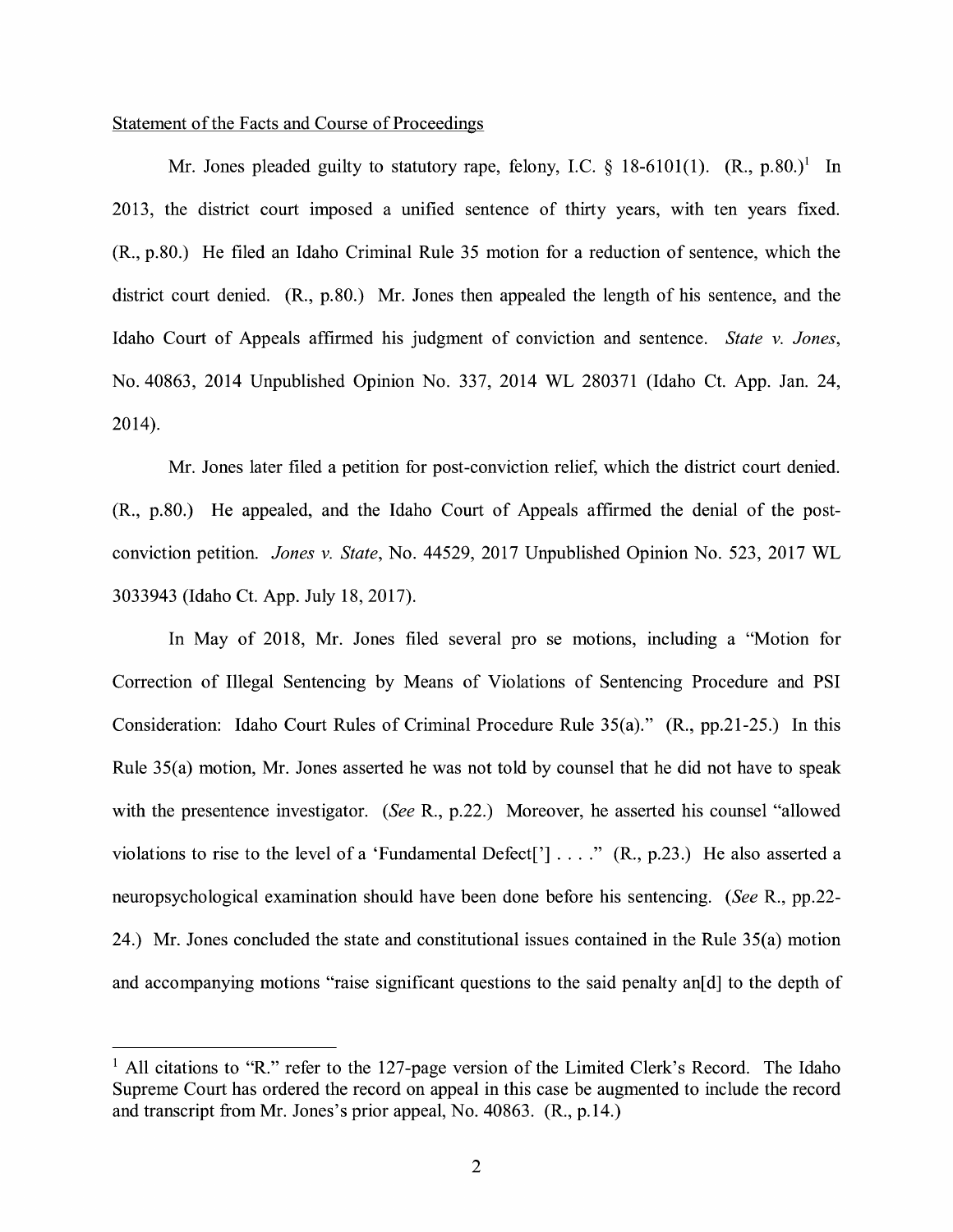sentence inflicted upon this defendant," and "[u]nder these circumstances the defendant should be granted a NEW PSI, and SENTENCING, with New Appointed Conflict Counsel, and his Status Hearing, to include Evident[i]ary hearing if necessary prior to resentencing consideration." (R., p.24.)

The other pro se motions Mr. Jones filed included a motion for confidential neuropsychological exam at public expense, a motion for forma pauperis, a motion to redact the presentence investigation report and alternative motion for possible disqualification of the court, a motion for telephonic hearing, a motion for appointment of counsel, a motion for evidentiary hearing, a motion for transport, and a motion for status hearing. (R., pp.26-33, 71-79.)

The district court subsequently issued a Memorandum Decision on Defendant's Pending Motions. (R., pp.80-92.) The district court stated: "The motions Jones filed for relief based on Rule 35(a) merely reiterate arguments that either were raised, or should have been raised, in Jones' earlier Rule 35 motion, his appeal of the Rule 35 motion, and his recent petition for postconviction relief Indeed, some of the issues he now raises were previously considered and rejected by this Court and the Court of Appeals."<sup>2</sup> (R., p.85.) The district court also observed, "The Idaho Court of Appeals has already ruled that the sentence is not 'improper on its face,' as is necessary for purposes of a Rule 35(a) motion." (R., p.86.)

The district court determined, "Jones' additional arguments in this second Rule 35 motion primarily consist of factual issues which are irrelevant as to the factors to be considered when assessing whether or not a sentence is illegal." (R., p.86.) After citing *State v. Clements*, 148 Idaho 82, 86 (2009), the district court determined, "Jones has presented no arguments that his sentence is illegal." (R., p.86.) According to the district court, Mr. Jones instead "has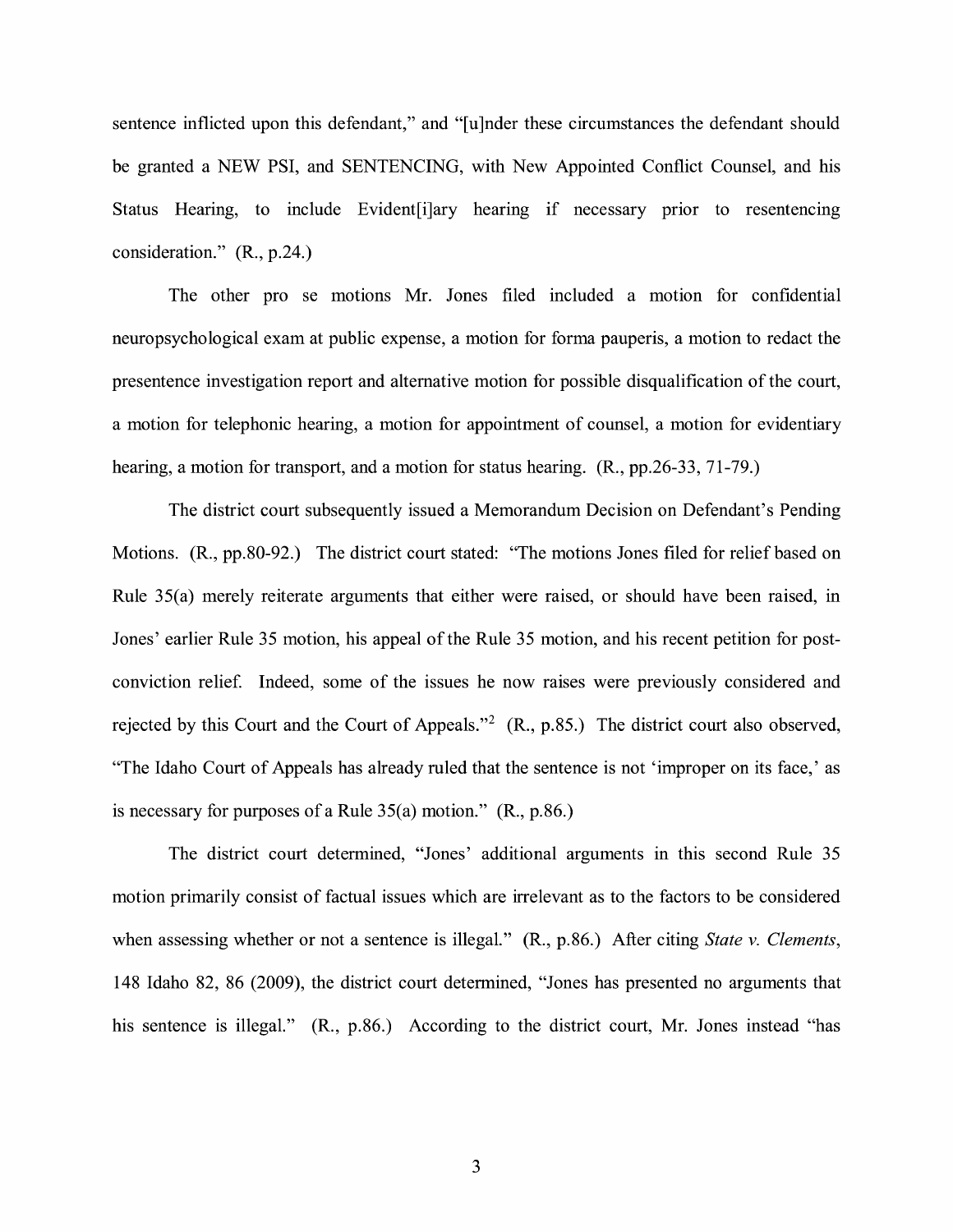presented many arguments which he believes could act as mitigating factors in modifying his sentence. This type of relief is only available under Rule 35(b), not 35(a)." (R., p.86.) The district court also indicated Mr. Jones's request for relief would be untimely under Rule 35(b), any request for relief under Rule 35(b) would be an improper successive motion, and Rule 35 was not the proper vehicle for ineffective assistance of counsel claims. *(See* **R.,** p.86.) Further, the district court determined Mr. Jones had not established his ineffective assistance of counsel claims. *(See* **R.,** pp.86-87.) Additionally, the district court rejected Mr. Jones's assertions on his request to obtain a confidential neuropsychological exam. *(See* R., pp.87-89.)

In its conclusion, the district court summarized the applicable standard: "A Rule 35 (a) motion is not designed to be a mechanism for retrying the facts of a case; rather it is intended to correct a facially illegal sentence." (R., p.89.) The district court determined: "Jones has presented no arguments to the Court indicating that his sentence is illegal on its face. He has only offered the Court arguments which he believes could have been mitigating factors at his original sentencing. Again, this is not the proper function of a Rule 35(a) motion." **(R.,** p.89.) Thus, the district court denied Mr. Jones's Rule 35(a) motion and the accompanying motions. (R., p.89.)

Mr. Jones filed, prose, a Notice of Appeal timely from the district court's Memorandum Decision on Defendant's Pending Motions. (R., pp.115-20.)

<sup>&</sup>lt;sup>2</sup> As indicated above, in Mr. Jones's direct appeal, he only challenged the length of his sentence. *See State v. Jones,* No. 40863, 2014 WL 280371.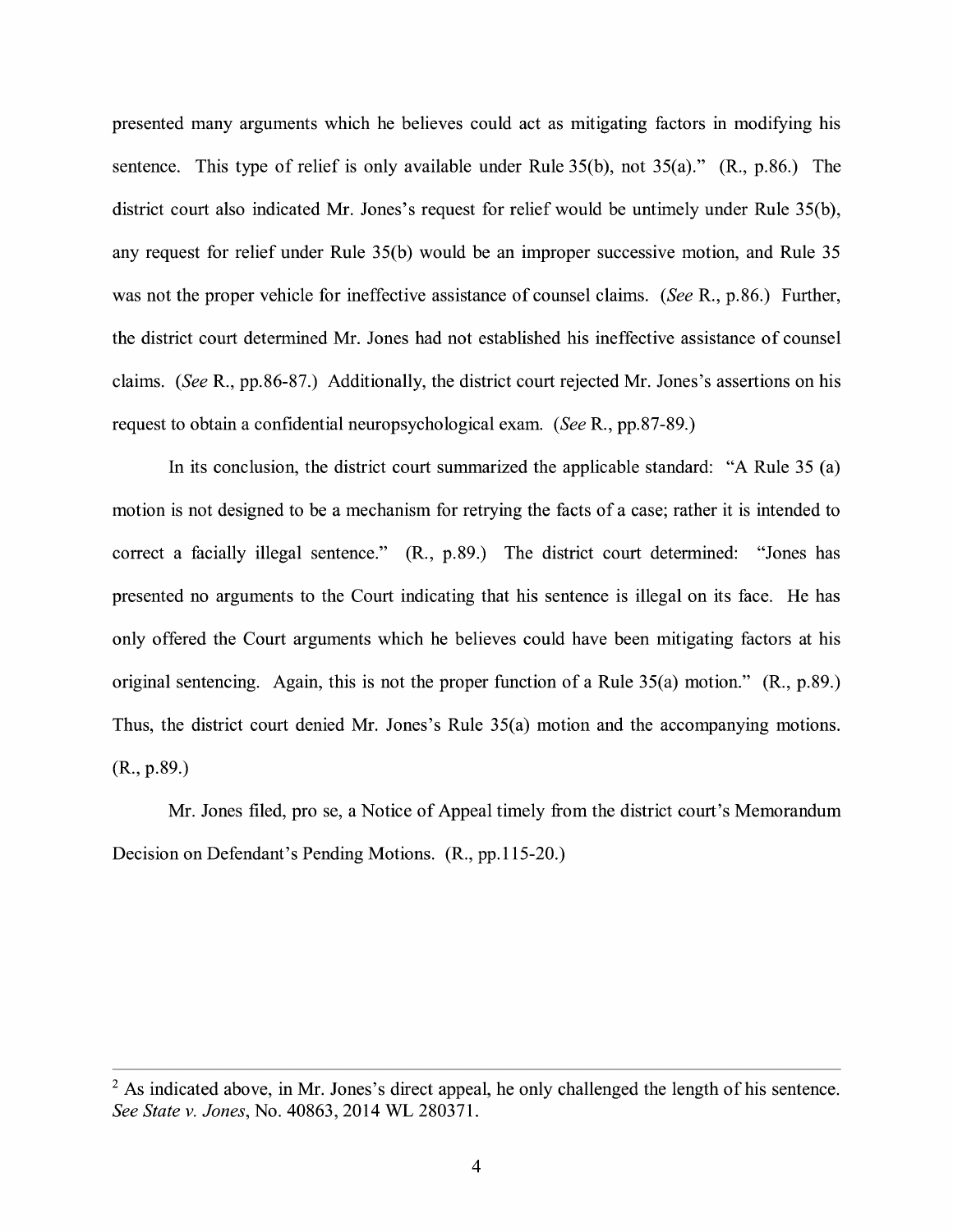#### ISSUE

Did the district court err when it denied Mr. Jones's Idaho Criminal Rule 35(a) motion to correct an illegal sentence?

### ARGUMENT

## The District Court Erred When It Denied Mr. Jones's Idaho Criminal Rule 35(a) Motion To Correct An Illegal Sentence

Mr. Jones asserts the district court erred when it denied his Rule 35(a) motion to correct an illegal sentence. Rule 35(a) provides that, "The court may correct a sentence that is illegal from the face of the record at any time." Generally, "it is a question of law as to whether a sentence is illegal or was imposed in a legal fashion," and an appellate court "exercises free review over questions of law." *State v. Lute*, 150 Idaho 837, 839 (2011).

The Idaho Supreme Court has held, "This Court has made clear that Rule 35 motions to correct an illegal sentence must be read narrowly and that under Rule 35, a trial court cannot examine the underlying facts of a crime to which a defendant pled guilty to determine if the sentence is illegal." *State v. Wolfe,* 158 Idaho 55, 65 (2015) (citing *State v. Clements,* 148 Idaho 82, 84-87 (2009)). "Moreover, Rule 35's purpose is to allow courts to correct illegal sentences, *not* to reexamine errors occurring at trial or before the imposition of sentence." *Id.* The *Wolfe*  Court clarified "that Rule 35 inquiries must involve only questions of law-they may not include significant factual determinations to resolve the merits of a Rule 35 claim." *Id.* "If a district court does inquire and make significant factual determinations, it exceeds its scope of authority under Rule 35." *Id.* 

Mindful of *Wolfe* and *Clements,* Mr. Jones asserts the district court erred when it denied his Rule 35(a) motion. As Mr. Jones asserted in the Rule 35(a) motion, his sentence is illegal because he had not been informed he could refuse to participate in the presentence investigation,